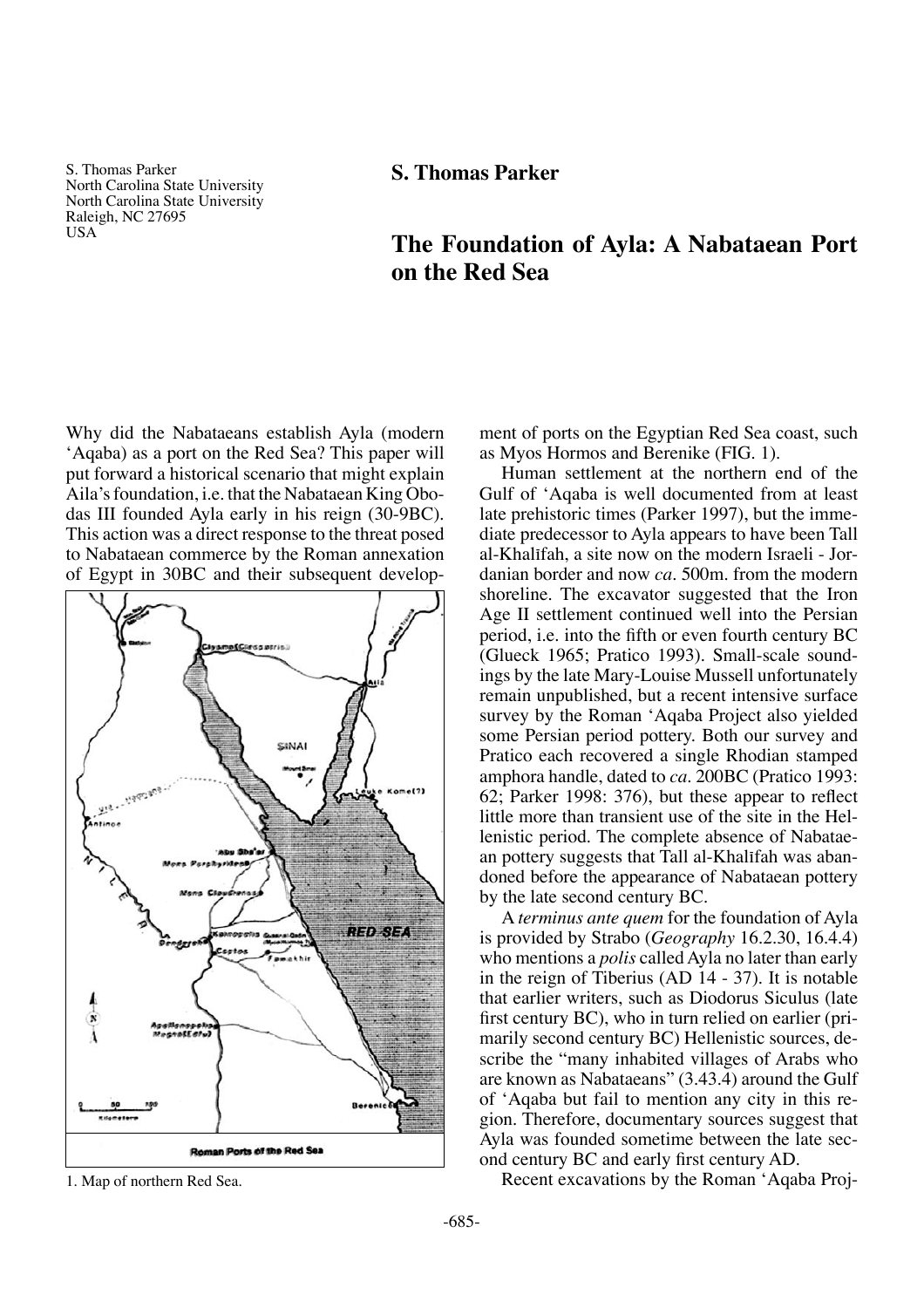#### S. Thomas Parker

ect (1994 - 2003) have yielded more precise chronological evidence for Aila's foundation (Parker 2003, with earlier references). Although the excavations revealed no *stratified* evidence earlier than the mid-first century AD, significant quantities of residual artifacts point to a foundation in the late first century BC.

We begin with the numismatic evidence. It is notable that there are no Hellenistic coins among more than the 1,000 identified coins from the site. This is in sharp contrast to Petra and Nabataean sites along the Petra - Gaza road, where Hellenistic (especially Ptolemaic) coins are well attested. The excavation did recover 264 Nabataean coins, but of these only 46 were closely datable. Table 1 illustrates the breakdown of these coins by ruler (TABLE 1). Although the earliest coins are three issues of Aretas III (85 - 62BC), obviously these are not necessarily contemporary with the earliest occupation of the site. It is well known that Nabataean coins often remained in circulation well after their initial minting. Nevertheless, the coins could support an occupation beginning in the first century BC.

The ceramic evidence is more compelling<sup>1</sup>. Again, there was no Hellenistic pottery among the more than 600,000 sherds recovered from the excavation. A similar picture emerges from the imported fine wares, specifically Eastern Sigillata A (ESA). Among the *ca.* 2,000 sherds of ESA from the excavation, some 332 could be assigned to the Hayes typology (Hayes 1985). Table 2 illustrates the breakdown of the ESA by form and period (TABLE 2). The earliest ESA vessel commonly imported to Ayla is Hayes Form 4B, dated to the Augustan era (30BC-14 AD). There are admittedly a few examples  $-$  five, to be precise  $-$  of Hayes Form 22, more broadly dated from the late second century BC to *ca.* AD 10. All the remaining early examples of ESA recovered at Ayla (Hayes Forms 23, 26, 28 and 29) date to the Augustan era. Earlier ESA forms, dated to the Hellenistic period, which

**TABLE 1.** Closely dated Nabataean

coins from the excavation

| <b>Nabatean King</b>         | No. of Coins % of Coins |       |
|------------------------------|-------------------------|-------|
| <b>ARETAS III [85-62 BC]</b> |                         | 6.5%  |
| <b>MALICHUS I [62-30 BC]</b> | ર                       | 6.5%  |
| OBODAS III [30-9 BC]         |                         | 15.2% |
| ARETAS IV [9 BC-AD 40]       | 24                      | 52.2% |
| MALICHUS II [AD 40-70]       |                         | 8.7%  |
| <b>RABBEL II [AD 70-106]</b> | 5                       | 10.9% |



 $<sup>1</sup>$  The following analysis of the ceramics from the Roman 'Aqaba</sup> Project derives from the project database. This material is still undergoing analysis, although a preliminary report on the Early

Roman/Nabataean pottery from the site has already appeared (Dolinka 2003).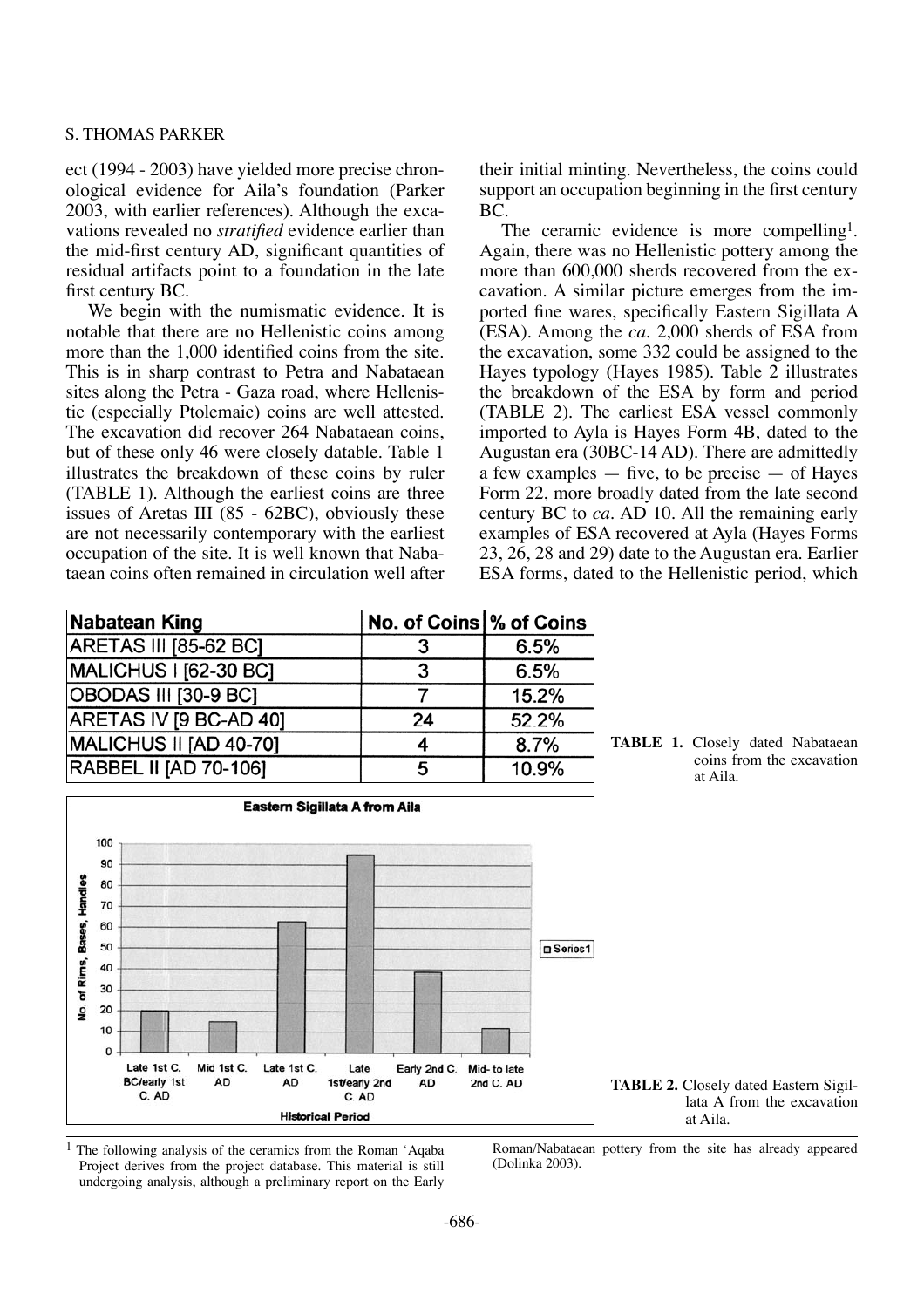are common at other sites in the Levant are noticeably absent at Aila. In short, the Eastern Sigillata A suggests a foundation date in the late first century BC.

Finally, we must consider the most abundant type of tightly dated ceramic evidence: Nabataean painted fine ware. Thanks to the Swiss excavations at az-Zan†ør in Petra, we have a workable typology of these fine wares that permit close dating (Schmid 1996). Analysis of the pottery from stratified sequences at 'Aqaba strongly suggests that the Swiss typology works well at sites far from Petra. The excavations at 'Aqaba yielded thousands of sherds of Nabataean painted fine ware, but not a single piece of Schmid's Dekorphase 1, dated to *ca.* 150-50BC. There were a mere handful of Dekorphase 2a sherds, dated to *ca.* 50 - 30/20BC. The first significant number of Nabataean painted fine ware sherds at Ayla were Dekorphase 2b, dated *ca.* 30 / 20 - 1BC.

To sum up the archaeological evidence, the earliest coins, imported terra sigillata and Nabataean painted fine ware all support a foundation in the first century BC. Both types of imported fine wares suggest a foundation late in that century, most likely in its last third. In the absence of explicit documentary evidence, it seems doubtful that material culture alone can take us any further. But now that we have narrowed the chronological parameters, let us turn to the broader historical context to construct the scenario that may explain the foundation of Ayla as a coastal urban center.

For the purposes of this paper, we must avoid the vexed question of Nabataean origins. Suffice it to say that by the late fourth century BC the Nabataeans had already grown sufficiently wealthy and prominent to attract the attention of Hellenistic generals. As we learn more about Hellenistic Petra, it seems clear that the lucrative caravan traffic in luxury goods was already well established, utilizing overland routes from southern Arabia. The main threat to Nabataean control of this trade during the Hellenistic period was the Ptolemies, who established ports such as Berenike on the Egyptian Red Sea coast in the third century BC. This offered an alternative sea route with which to compete with the established overland caravan route up the Arabian peninsula. This competition to Nabataean commercial interests was further threatened by the discovery that the monsoon winds permitted direct navigation from the Red Sea coast directly to southern Arabia and thence to India.

The initial Nabataean response to the development of sea transport seems to have been piracy, but an effective Ptolemaic naval response seems to have ended this threat (Diodorus 3.43.5; Strabo 16.4.8). The Nabataeans next founded the port of Leuke Kome somewhere on the Arabian side of the Red Sea. The location of Leuke Kome remains a mystery. The suggestion of the modern site of Aynuna in Saudi Arabia, just east of the southern outlet of the Gulf of 'Aqaba, remains attractive but unproven (Kirwan 1984). Wherever its exact location along the northern coast of the Arabian peninsula, Leuke Kome was already well established by the late first century BC, when the army of Aelius Gallus used it as a transit base for the invasion of southern Arabia in 26 BC. Strabo, in this context, calls it a "large emporium" and notes that from here camel caravans headed north to Petra (*Geography* 16.4.23). But in the same passage he also claims that the bulk of the traffic had already been diverted to Egypt via the port of Myos Hormos on the Red Sea, thence overland to the Nile at Coptos (the shortest route between the Red Sea and the Nile Valley) and finally down the Nile to Alexandria.

Although there are some scraps of evidence to suggest occupation at Myos Hormos in the Ptolemaic period, recent excavations by both American and British teams have shown that the port only really developed after the Roman annexation of Egypt in 30BC (Johnson and Whitcomb 1979, 1982; Peacock *et al.* 1999, 2000, 2001, 2002, 2003). The late first century BC and early first century AD seem to have been a period of particular prosperity, confirming the assertion of Strabo. Yet, it must also be stressed that Myos Hormos was an artificial creation by an imperial power. All water, for example, had to be transported to the site from some distance away. Its sole *raison d'etre* was to serve as a transfer point between ships and caravans in order to exploit the shortest distance between the Red Sea and the Nile. A similar picture is emerging from recent excavations at the port of Berenike, where the original Ptolemaic port experienced a great intensification of activity in the Augustan era (Sidebotham and Wendrich 2007, with earlier bibliography).

In short, it would seem that after the Roman failure to gain direct control of southern Arabia and its lucrative commerce by direct conquest in 26 / 25BC, Augustus fell back on the next viable option. He planned to seize control of the trade from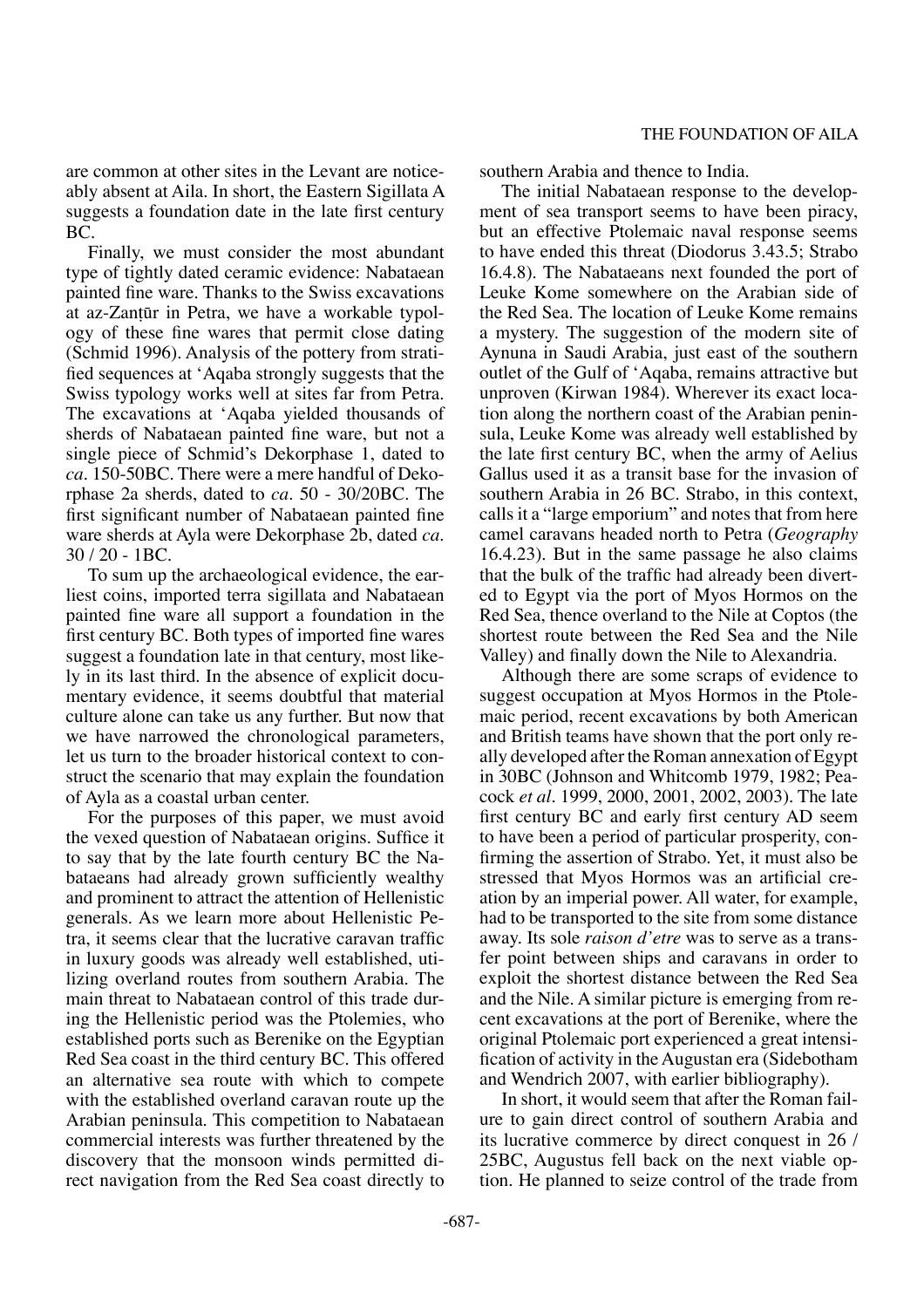#### S. Thomas Parker

south Arabia by developing Red Sea ports on the Egyptian coast to divert the traffic from the Nabataeans and their overland route through Arabia. The explosive growth of Myos Hormos and Berenike, and the extraordinary quantities of imported goods dating to this period at both sites, along with the testimony of Strabo, would seem to suggest that this policy enjoyed some success.

What was the Nabataean response? Malichus II died in 30BC, the very year of the Roman conquest of Egypt, and was succeeded by Obodas III who ruled for over twenty years, until 9BC. The Nabataeans, of course, already had an established port on their side of the Red Sea, at Leuke Kome. A passage in the *Periplus of the Red Sea*, usually dated to the mid-first century AD, clearly shows that this port, which included a fort, garrison, and customs officials, continued to serve as a transfer point between ships from Arabia and caravans traveling north to Petra (*Periplus* 19). But the mere foundation of Ayla in the late first century BC, most likely in the reign of Obodas III, suggests that Leuke Kome alone was deemed insufficient by the Nabataeans. Just as the Romans decided that they needed several ports on the Egyptian side of the Red Sea (Berenike, Myos Hormos and Clysma / Arsinoe [near modern Suez]), so too did the Nabataeans.

The obvious advantage of Ayla over Leuke Kome was that its location at the north end of the Gulf of 'Aqaba offered a much shorter overland passage to Petra and the Mediterranean. Assuming that the identification of Leuke Kome with modern Aynuna is correct, the distance between the Red Sea and Petra was shortened by over 200 kilometres as the crow flies, and much more by the actual route via the wadis east of the Gulf of 'Aqaba. If, in fact, Leuke Kome lay farther south along the Arabian Red Sea coast, i.e. south of Aynuna, then the advantage of Ayla would correspondingly have been much greater. As a coastal oasis, Ayla also offered abundant potable water and a relatively easy route north to Petra via Wādī 'Araba.

On the other hand, the disadvantages of Ayla should also be emphasized, *viz.* the prevailing northerly winds in the narrow Gulf of 'Aqaba and the treacherous, narrow opening — the Strait of Tiran — that connects the gulf with the Red Sea. The latter appears in Diodorus as a navigational hazard (3.44.1-2) as early as the first century BC. The prevailing northerly winds in the gulf remained a

sufficient navigational hazard to merit mention in British naval handbooks of the 20th century.

Yet, whatever the disadvantages of this site at the head of the narrow gulf, Ayla was indeed founded by the Nabataeans in the late first century BC. Leuke Kome alone was judged insufficient to compete against the revitalized Egyptian ports under direct Roman control across the Red Sea. Some suggest that Ayla was not really a seaport under Nabataean rule, but a mere caravan station for the overland traffic between Leuke Kome and Petra (Young 2001). However, the fact that Strabo had already refered to Ayla as a "*polis*" by the early first century AD suggests that Ayla was already a settlement of some size, and not merely a caravan station. In fact, the recent excavations suggest a sprawling site of considerable size (FIG. 2) by the first century AD (Dolinka 2003; Parker 2003, with earlier references; Retzleff 2003).

If the above scenario for the foundation of Ayla is correct, how successful was the Nabataean response to this Roman threat to their vital commercial interests? Although this is a separate question that would require another paper, I would venture to suggest that the judgment of Obodas III proved sound. Ayla went on to prosper and soon became the key port on the Arabian side of the northern Red Sea, whereas Leuke Kome eventually sunk into obscurity. Surely, much of the prosperity enjoyed by the Nabataean kingdom in the first century AD resulted, in part, from their retention of a significant portion of the luxury traffic from south Arabia. Much of this traffic undoubtedly passed through the new Nabataean port of Aila.

## **Bibliography**

- Glueck, N. 1965. Ezion-geber. *Biblical Archaeologist* 28: 70-87.
- Hayes, J.W. 1985. Sigillate Orientali. *Enciclopedia dell-Arte Antica Classica e Orientale* II: 3-96.
- Kirwan, L. 1984. Where to Search for the Ancient Port of Leuke Kome. *Studies in the History of Arabia II*: 55-61.
- Parker, S.T. 1997. Human Settlement at the Northern Head of the Gulf of 'Aqaba: Evidence of Site Migration. Pp. 189-93 in G. Bisheh, M. Zaghloul and I. Kehrberg (eds.), *SHAJ VI*. Amman: Department of Antiquities.
- ––– 1998. The Roman 'Aqaba Project: The 1996 Campaign. *ADAJ* 42: 375-94.
- ––– 2003. Roman 'Aqaba Project: The 2002 Campaign.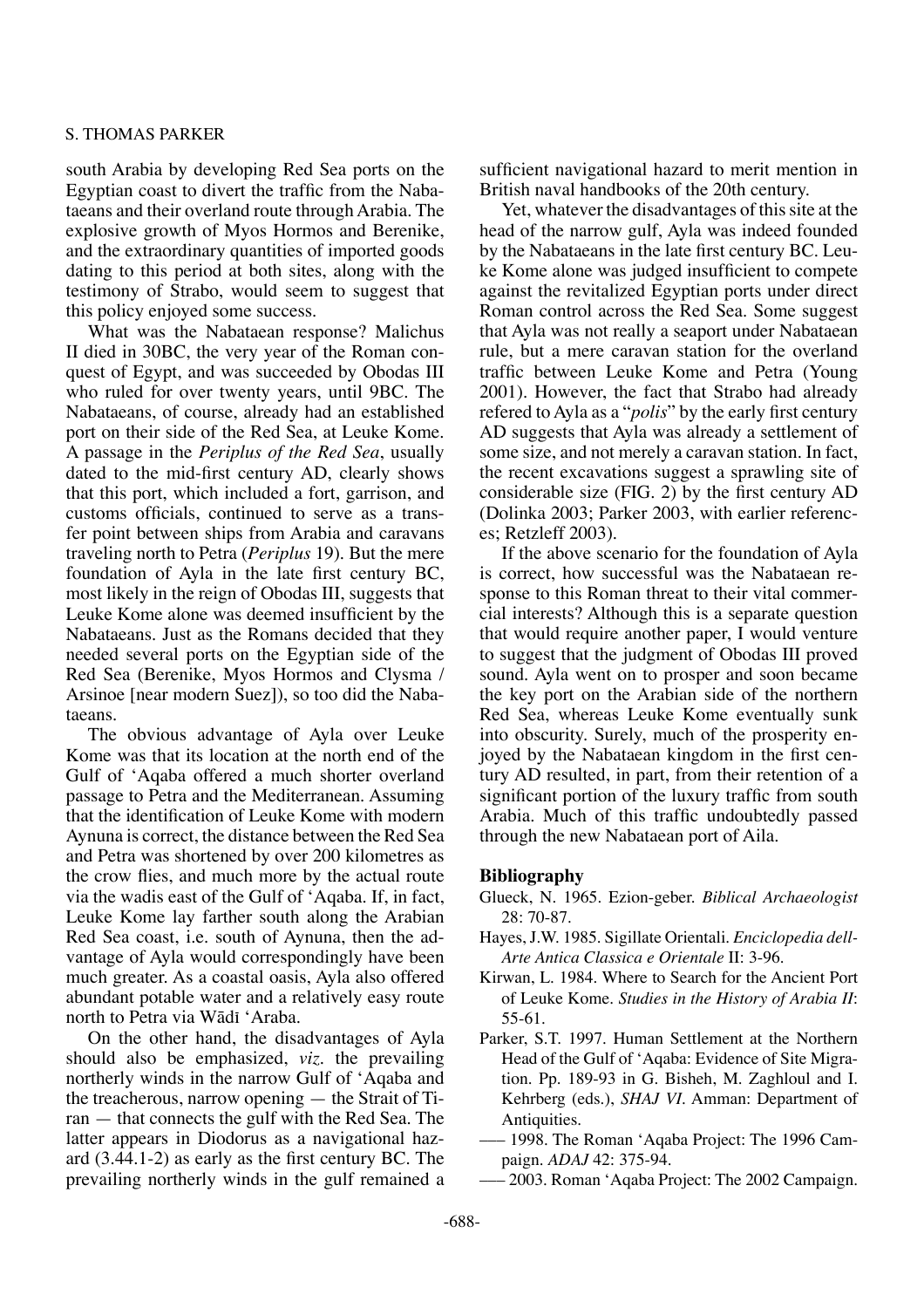#### The Foundation of Aila



*ADAJ* 47: 321-33.

- D. Peacock, *et al.* (eds.). 1999. *Myos Hormos Quseir al-Qadim: A Roman and Islamic Port Site on the Red Sea Coast of Egypt*. *Interim Report, 1999*. Southampton.
- ––– 2000. *Myos Hormos Quseir al-Qadim: A Roman and Islamic Port Site. Interim Report 2000.* Southampton.
- ––– 2001. *Myos Hormos Quseir al-Qadim: A Roman and Islamic Port Site. Interim Report 2001.* Southampton.
- ––– 2002. *Myos Hormos Quseir al-Qadim: A Roman*

2. Site plan of the excavation areas of the Roman 'Aqaba Project; highlighted areas have yielded stratified evidence of the early Roman / Nabataean period.

*and Islamic Port Site. Interim Report 2002.* Southampton.

- ––– 2003. *Myos Hormos Quseir al-Qadim: A Roman and Islamic Port Site. Interim Report 2003.* Southampton.
- Pratico, G.D. 1993. *Nelson Glueck's 1938-1940 Excavations at Tell el-Kheleifeh: A Reappraisal*.Atlanta: Scholar's Press.
- Retzleff, A. 2003. A Nabataean and Roman Domestic Area at the Red Sea Port of Aila. *Bulletin of the American Schools of Oriental Research* 331: 45-65.
- Schmid, S. 1996. Die Feinkeramik. Pp. 151-218 in